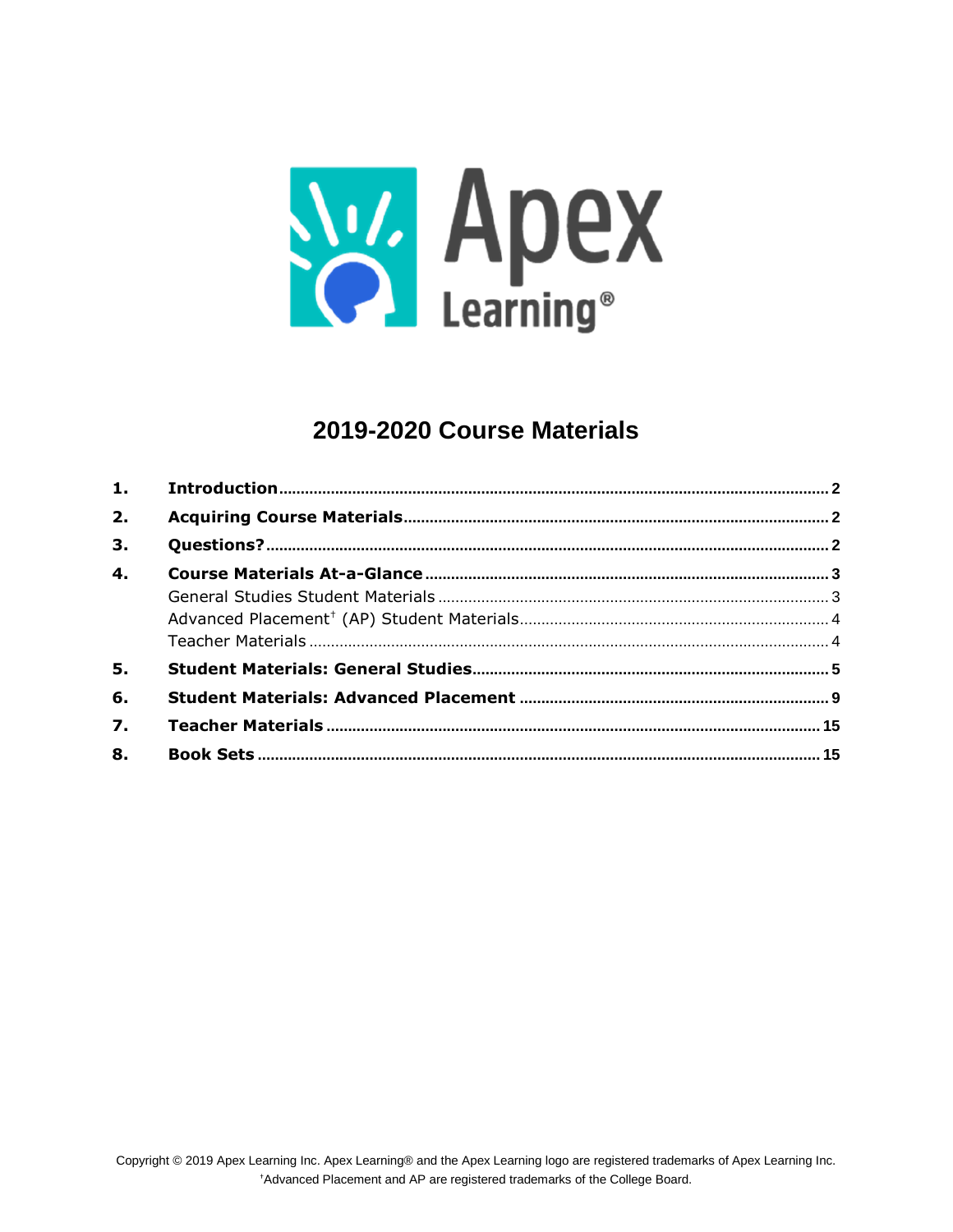# <span id="page-1-0"></span>**1. Introduction**

This document specifies which Apex Learning® Comprehensive Courses have required and optional course materials, and details the specific materials. Course materials apply to the Core, Prescriptive and Honors pathways. Materials include:

- Textbooks, novels, science lab manuals, and other books.
- Microphones, speakers or headphones, and calculators.
- Business productivity-type software, such as Microsoft Office.
- Lab materials. Visit Apex Learning Support at <http://support.apexlearning.com/materials> for a list of hands-on lab materials.

This document specifies which course materials are available for purchase from Apex Learning, and the price for those materials as of the date of this document.

- The price to purchase access to Apex Learning Comprehensive Courses does not include the materials specified in this document.
- Prices are subject to change based on the cost incurred by Apex Learning to procure and ship the materials. Apex Learning also reserves the right to provide alternate books, which include the required content, at the same prices.
- Prices include ground-shipping fees within the continental U.S. but not tax. There will be an additional shipping charge for delivery outside the continental U.S. or if expedited shipping is requested.
- There are no returns, credits or refunds for course materials.

# <span id="page-1-1"></span>**2. Acquiring Course Materials**

Users may source course materials on their own, or required and optional books may also be purchased as follows:

# **From MBS Direct with a credit card**

- Order online at<http://bookstore.mbsdirect.net/apexlearning.htm>
- Or by phone at 1-800-325-3252

# **From Apex Learning with a purchase order or other payment method**

- Contact Apex Learning by phone at 1-800-453-1454
- Or by email at [inquiries@apexlearning.com](mailto:inquiries@apexlearning.com)

# **Acquiring Lab Materials**

Apex Learning has partnered a third-party vendor to create custom laboratory kits that contain all the materials needed for select science courses. To view and purchase lab kits, visit vendor's website at [http://www.qualitysciencelabs.com/apex-learning-science-kits/.](http://www.qualitysciencelabs.com/apex-learning-science-kits/)

# <span id="page-1-2"></span>**3. Questions?**

<span id="page-1-3"></span>Contact the Apex Learning support team by phone at 1-800-453-1454 or by email at [support@apexlearning.com.](mailto:support@apexlearning.com)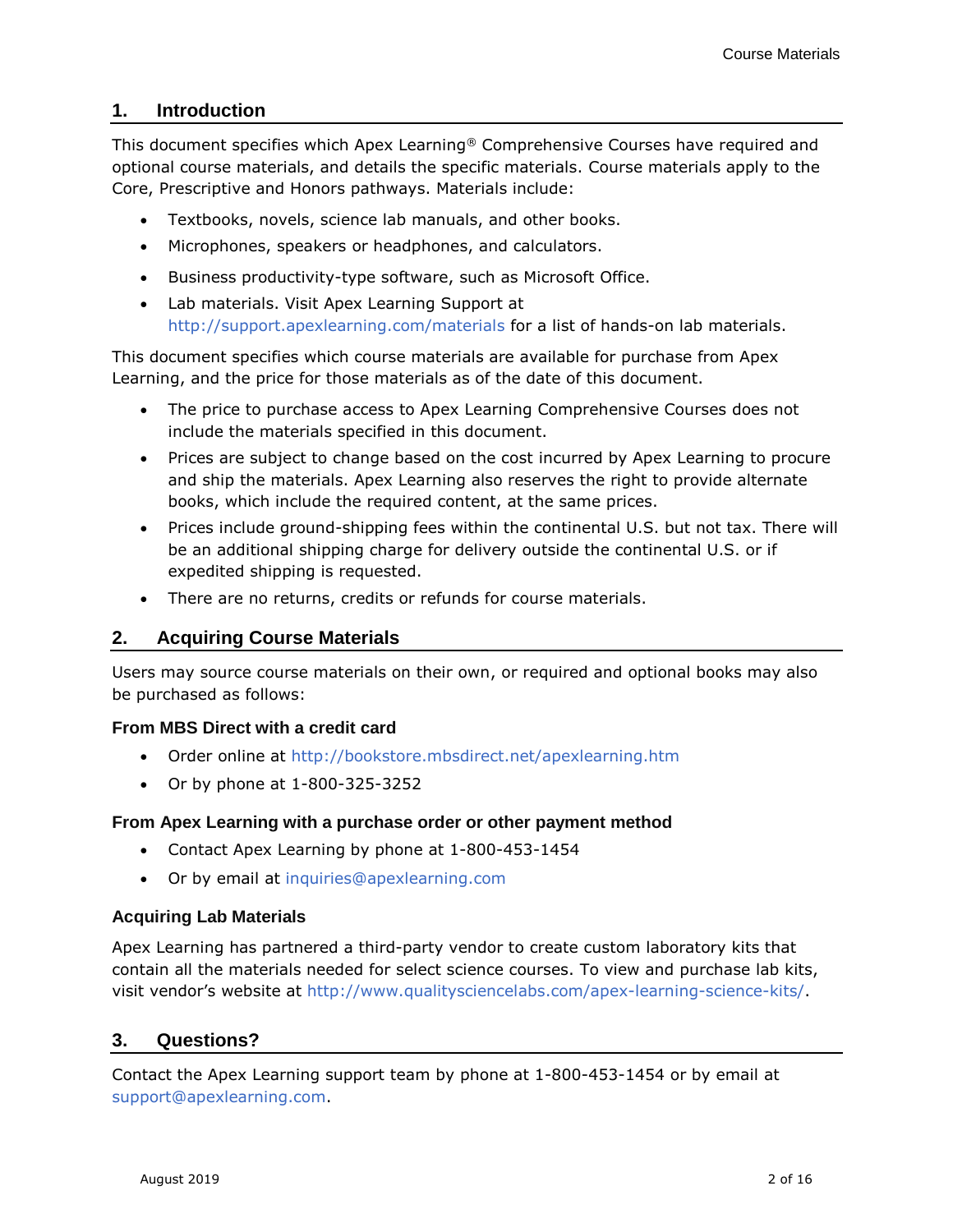# <span id="page-2-0"></span>**4. Course Materials At-a-Glance**

# **General Studies Student Materials**

The following table summarizes which Apex Learning courses have required and/or optional materials for students. If a course is not listed below, it does not have any required or optional materials. Note that teachers must have access to student materials.

| Course - Applies to Core, Prescriptive and Honors                                                                                                                                      | <b>Required</b><br><b>Materials</b> | <b>Optional</b><br><b>Materials</b> | Page           |
|----------------------------------------------------------------------------------------------------------------------------------------------------------------------------------------|-------------------------------------|-------------------------------------|----------------|
| Biology                                                                                                                                                                                |                                     | Yes                                 | 5              |
| Biology 1<br>$\bullet$<br>Biology I<br>$\bullet$                                                                                                                                       |                                     |                                     |                |
| Biology II - Ecology<br>$\bullet$                                                                                                                                                      | Yes                                 | Yes                                 | 5              |
| Chemistry                                                                                                                                                                              |                                     | Yes                                 | 5              |
| Chemistry 1<br>$\bullet$<br>Chemistry I<br>$\bullet$                                                                                                                                   |                                     |                                     |                |
| CTE (Business and Technology courses)                                                                                                                                                  | Yes                                 |                                     | 5              |
| Earth Science<br>Earth Science I<br>$\bullet$<br>Earth and Space Science<br>$\bullet$<br>Earth/Space Science<br>$\bullet$<br>Earth Systems<br>$\bullet$<br>Earth/Environmental Science | Yes                                 | Yes                                 | 6              |
| English 9<br>English 1<br>$\bullet$<br>English I<br>$\bullet$<br>Ninth Grade Literature and Composition<br>$\bullet$                                                                   |                                     | Yes                                 | 6              |
| English 10<br>English 2<br>$\bullet$<br>English II<br>$\bullet$<br>Tenth Grade Literature and Composition                                                                              | Yes                                 |                                     | 6              |
| English II (Texas)<br>$\bullet$<br>English 10 (Virginia)<br>$\bullet$                                                                                                                  | Yes                                 |                                     | 7              |
| English 11<br>English 3<br>English III<br>$\bullet$<br>American Literature and Composition<br>$\bullet$                                                                                | Yes                                 |                                     | $\overline{7}$ |
| English 12<br>English 4<br>$\bullet$<br>English IV<br>$\bullet$<br>British Literature and Composition                                                                                  |                                     | Yes                                 | 7              |
| <b>Environmental Science</b><br><b>Environmental Studies</b><br><b>Environmental Systems</b>                                                                                           |                                     | Yes                                 | 8              |
| <b>Expository Writing</b>                                                                                                                                                              | Yes                                 |                                     | 8              |
| French (all levels)                                                                                                                                                                    | Yes                                 | Yes                                 | 8              |
| Integrated Physics and Chemistry<br>Yes<br><b>Integrated Chemistry-Physics</b><br>$\bullet$                                                                                            |                                     |                                     | 8              |
| Mathematics of Personal Finance<br>Financial Algebra<br><b>Financial Math</b>                                                                                                          | Yes                                 |                                     | 8              |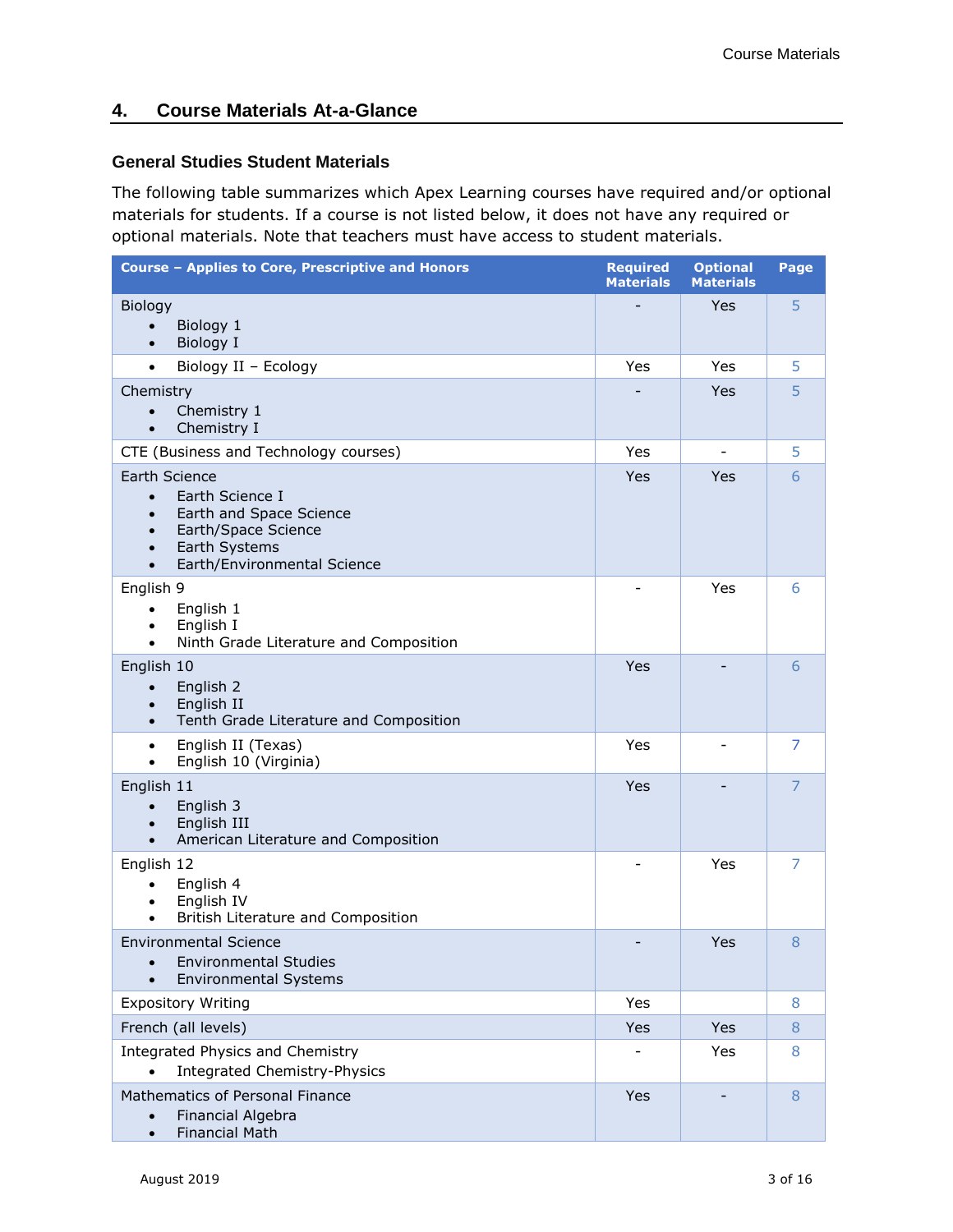| <b>Financial Mathematics</b><br>$\bullet$                                                                                                         |     |     |   |
|---------------------------------------------------------------------------------------------------------------------------------------------------|-----|-----|---|
| Physical Science                                                                                                                                  |     | Yes | 8 |
| Physics                                                                                                                                           |     | Yes | 9 |
| Physics 1<br>Physics I<br>$\bullet$                                                                                                               |     |     |   |
| Precalculus                                                                                                                                       | Yes |     | 9 |
| Pre-Calculus<br>$\bullet$                                                                                                                         |     |     |   |
| Probability and Statistics<br>Probability and Statistics with Applications<br><b>Statistics</b><br><b>Statistics and Probability</b><br>$\bullet$ | Yes |     | q |
| Spanish (all levels)                                                                                                                              | Yes | Yes | 9 |

# <span id="page-3-0"></span>**Advanced Placement**® **(AP)<sup>i</sup> Student Materials**

The following table summarizes which Apex Learning AP courses have required and optional materials for students. Note that teachers need access to student materials.

| <b>Course</b>                         | <b>Required</b><br><b>Materials</b> | <b>Optional</b><br><b>Materials</b> | Page |
|---------------------------------------|-------------------------------------|-------------------------------------|------|
| AP Biology                            | <b>Yes</b>                          | <b>Yes</b>                          | 9    |
| AP Calculus AB                        | Yes                                 | Yes                                 | 10   |
| AP Chemistry                          | <b>Yes</b>                          | Yes                                 | 10   |
| AP English Language and Composition   | Yes                                 |                                     | 11   |
| AP English Literature and Composition | <b>Yes</b>                          |                                     | 11   |
| AP Environmental Science              | Yes                                 | Yes                                 | 12   |
| AP Macroeconomics                     |                                     | <b>Yes</b>                          | 13   |
| AP Microeconomics                     | -                                   | Yes                                 | 13   |
| AP Psychology                         | <b>Yes</b>                          |                                     | 13   |
| AP Spanish Language                   | Yes                                 | Yes                                 | 13   |
| <b>AP Statistics</b>                  | <b>Yes</b>                          | <b>Yes</b>                          | 14   |
| AP U.S. Government and Politics       | Yes                                 |                                     | 14   |
| AP U.S. History                       | Yes                                 |                                     | 15   |

# <span id="page-3-1"></span>**Teacher Materials**

The following table summarizes which Apex Learning courses have required and optional materials for teachers. Note that teachers also need access to student materials.

| <b>Course</b>                                                                                                                                                                                       | <b>Required</b><br><b>Materials</b> | <b>Optional</b><br><b>Materials</b> | Page |
|-----------------------------------------------------------------------------------------------------------------------------------------------------------------------------------------------------|-------------------------------------|-------------------------------------|------|
| Earth Science<br>Earth Science I<br>$\bullet$<br>Earth and Space Science<br>$\bullet$<br>Earth/Space Science<br>$\bullet$<br>Earth Systems<br>$\bullet$<br>Earth/Environmental Science<br>$\bullet$ | Yes                                 |                                     | 15   |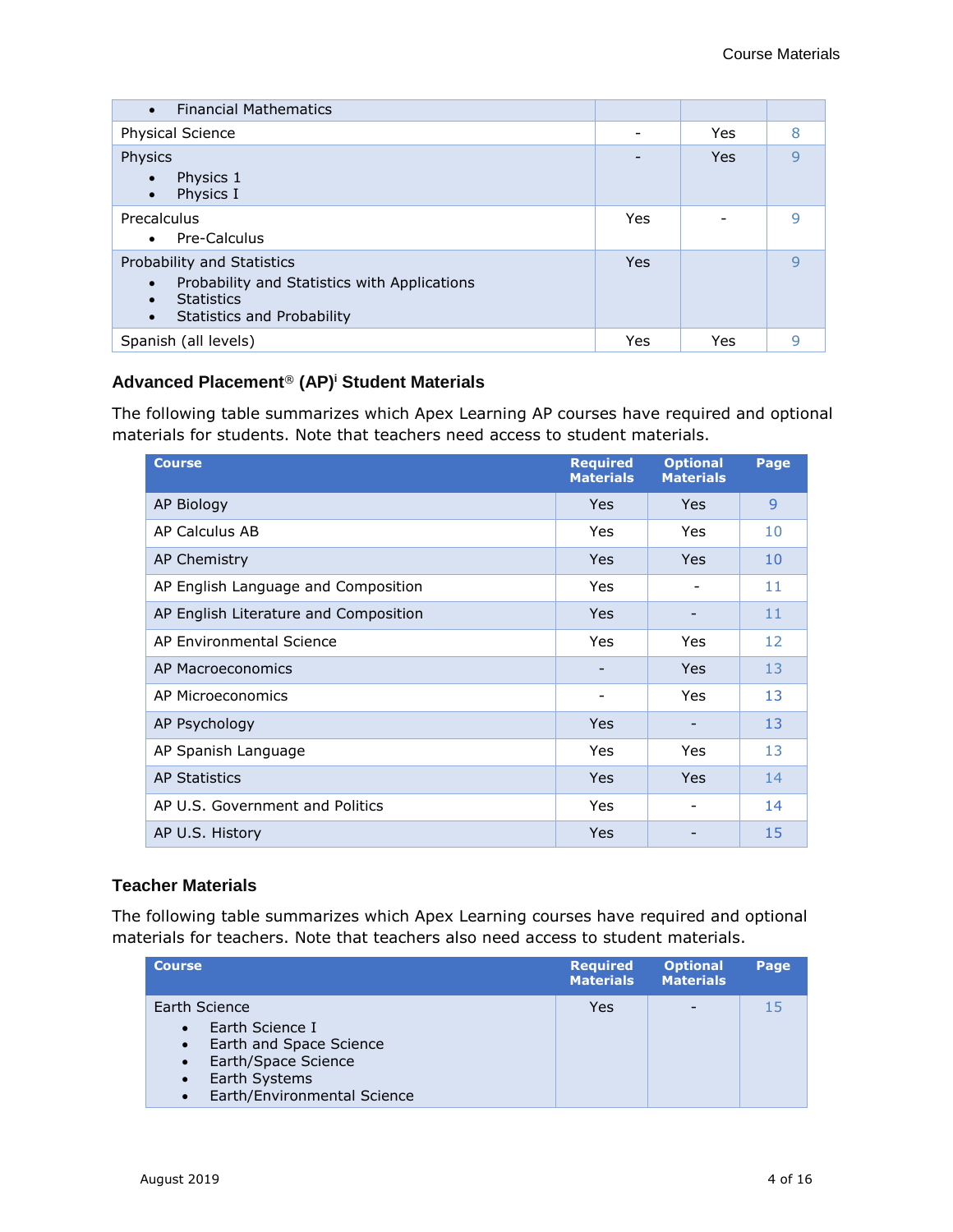# <span id="page-4-1"></span><span id="page-4-0"></span>**5. Student Materials: General Studies**

# **Biology / Biology 1 / Biology I**

#### **Semesters 1 and 2: Optional**

• This course includes the option of either hands-on or dry lab activities. Dry labs require no additional lab materials. Hands-on labs require specified materials. For a list of hands-on lab materials, go to [http://support.apexlearning.com/materials.](http://support.apexlearning.com/materials)

Apex Learning has partnered with a third-party vendor to create a custom laboratory kit that contains all the materials needed for this course. The kit may be purchased via Apex Learning (\$115.00 + shipping) or directly from the vendor's website at [http://www.qualitysciencelabs.com/apex-learning-science-kits/.](http://www.qualitysciencelabs.com/apex-learning-science-kits/) Once there, select the "[Apex Learning Biology Kit](http://www.qualitysciencelabs.com/apex-learning-science-kits/apex-learning-biology-kit/)." Kits may take up to 3 weeks to ship.

For bulk orders, contact [orders@qualitysciencelabs.com.](mailto:orders@qualitysciencelabs.com) For Quality Science Labs customer service, call 1-866-700-1884.

# <span id="page-4-2"></span>**Biology II – Ecology**

#### **Semesters 1 and 2: Required**

• *Prentice Hall Earth Science Lab Manual,* Student ed. Edward J. Tarbuck and Frederick Lutgens (Prentice Hall, 2006). ISBN-10: 0131258982 / ISBN-13: 9780131258983 / \$27.00 NOTE: This course also has required teacher materials. See the Teacher Materials section for more information.

#### **Semesters 1 and 2: Optional**

This course includes the option of either hands-on or dry lab activities. Dry labs require no additional lab materials. Hands-on labs require specified materials. For a list of hands-on lab materials, go to [http://support.apexlearning.com/materials.](http://support.apexlearning.com/materials)

# <span id="page-4-3"></span>**Chemistry / Chemistry 1 / Chemistry I**

#### **Semesters 1 and 2: Optional**

- Scientific calculator
- This course includes the option of either hands-on or dry lab activities. Dry labs require no additional lab materials. Hands-on labs require specified materials. For a list of hands-on lab materials, go to [http://support.apexlearning.com/materials.](http://support.apexlearning.com/materials)

Apex Learning has partnered with a third-party vendor to create a custom laboratory kit that contains all the materials needed for this course. The kit may be purchased via Apex Learning (\$165.00 + shipping) or directly from the vendor's website at [http://www.qualitysciencelabs.com/apex-learning-science-kits/.](http://www.qualitysciencelabs.com/apex-learning-science-kits/) Once there, select the "[Apex High School Chemistry Kit.](http://www.qualitysciencelabs.com/apex-learning-science-kits/apex-high-school-chemistry-kit/)" Kits may take up to 3 weeks to ship.

For bulk orders, contact [orders@qualitysciencelabs.com.](mailto:orders@qualitysciencelabs.com) For Quality Science Labs customer service, call 1-866-700-1884.

# <span id="page-4-4"></span>**CTE (Business and Technology courses)**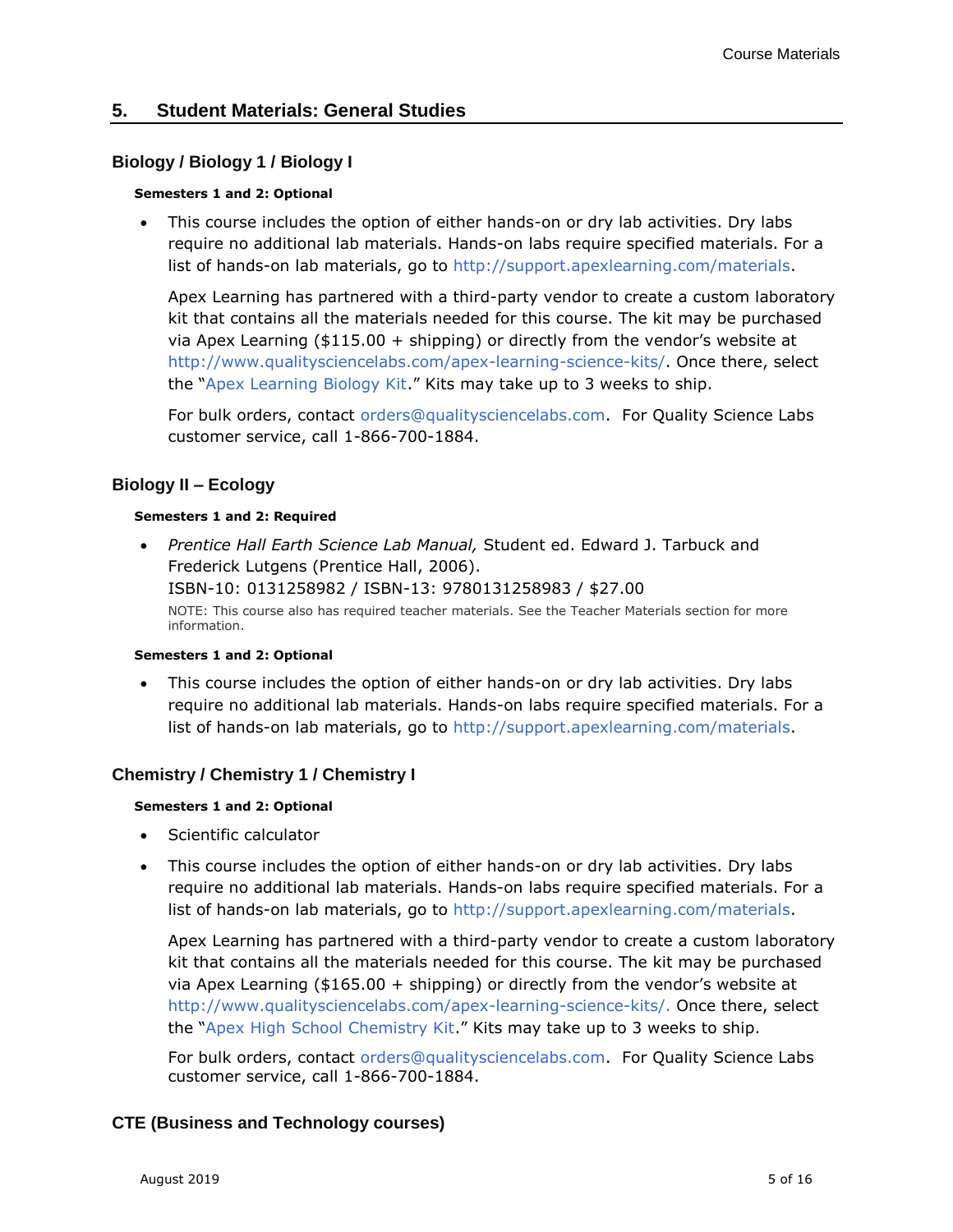*Accounting I / Accounting II / Business Applications / Computer Applications / Human Resources Principles / Information Technology Applications / Introduction to Business and Technology / Legal Environment of Business / Principles of Business, Marketing and Finance / Principles of Health Science / Principles of Information Technology*

#### **Required**

• Business productivity-type software, such as Microsoft Office

# <span id="page-5-0"></span>**Earth Science / Earth Science I / Earth and Space Science / Earth/Space Science / Earth Systems / Earth/Environmental Science**

#### **Semesters 1 and 2: Required**

• *Prentice Hall Earth Science Lab Manual,* Student ed. Edward J. Tarbuck and Frederick Lutgens (Prentice Hall, 2006).

ISBN-10: 0131258982 / ISBN-13: 9780131258983 / \$27.00

NOTE: This course also has required teacher materials. See the Teacher Materials section for more information.

#### **Semesters 1 and 2: Optional**

• This course includes the option of either hands-on or dry lab activities. Dry labs require only the lab manual; there are no additional lab materials needed for these activities. Hands-on labs require specified materials. For a list of hands-on lab materials, go to [http://support.apexlearning.com/materials.](http://support.apexlearning.com/materials)

# <span id="page-5-1"></span>**English 9 / English 1 / English I / Ninth Grade Literature and Composition**

#### **Semester 1: Optional**

• *The Metamorphosis*. Franz Kafka. David Wyllie, translator. (Classix Press, 2009). ISBN-10: 1557427666 / ISBN-13: 9781557427663 / \$9.00 Other editions acceptable.

NOTE: This book is provided in digital format in the course. If students wish to read offline, the above purchase is recommended.

#### **Semester 2: Optional**

• *Macbeth*. William Shakespeare. Barbara A. Mowat and Paul Werstine, eds. (Simon & Schuster, 2003).

ISBN-10: 0743477103 / ISBN-13: 9780743477109 / \$9.00 Other editions acceptable.

<span id="page-5-2"></span>NOTE: This book is provided in digital format in the course. If students wish to read offline, the above purchase is recommended.

# **English 10\* / English 2 / English II\* / Tenth Grade Literature and Composition**

#### **Semester 1: Required**

- *American Born Chinese*. Gene Luen Yang. (Square Fish, 2008). ISBN-10: 0312384483 / ISBN-13: 9780312384487 / \$14.00 Other editions acceptable.
- *Fast Food Nation*. Eric Schlosser. (Mariner Books, 2012). ISBN-10: 0547750331 / ISBN-13: 9780547750330 / \$21.00 Other editions acceptable.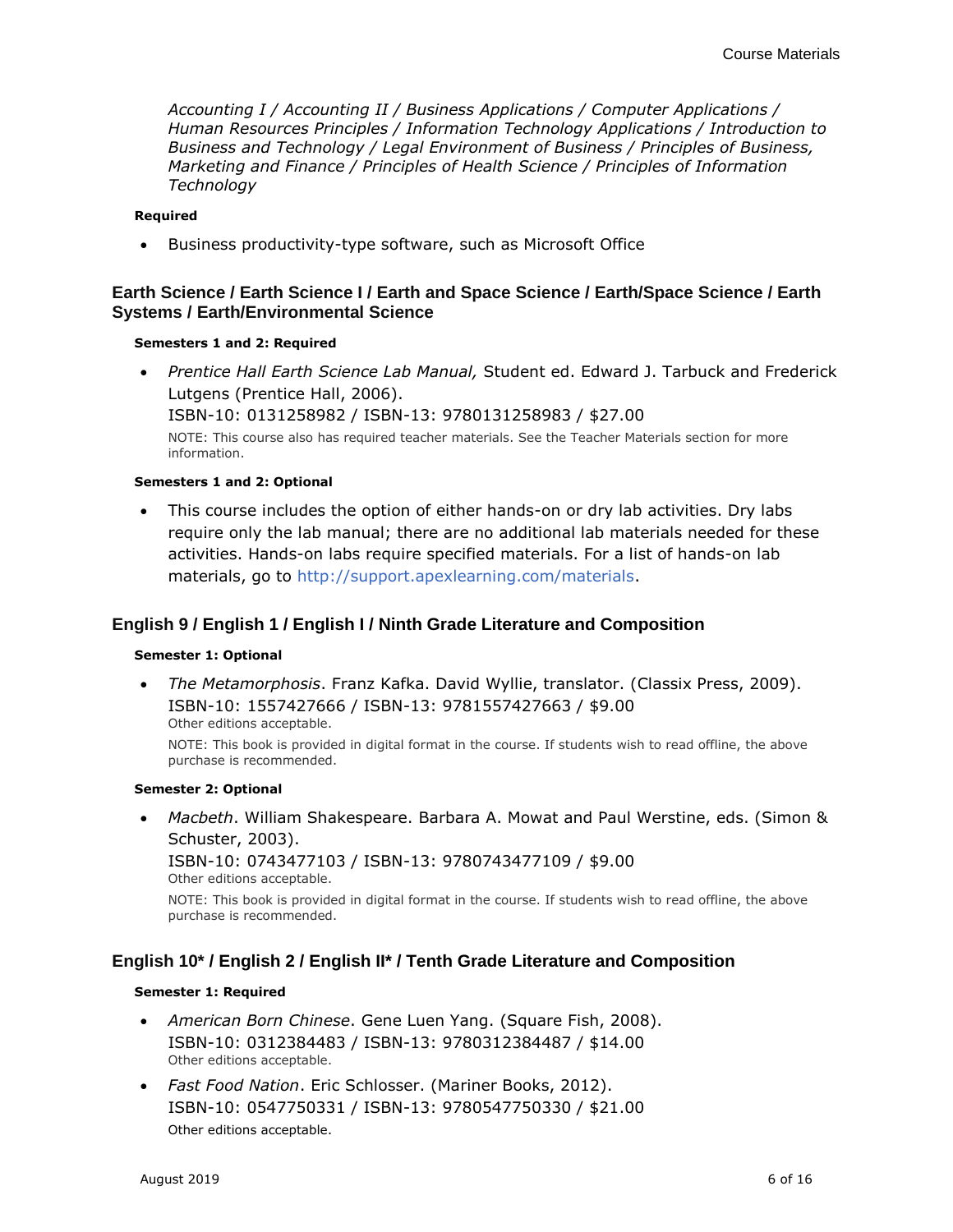# <span id="page-6-0"></span>**\*English II (Texas) / English 10 (Virginia)**

#### **Semester 1: Required**

- *The Crucible.* Arthur Miller (Penguin, 1976). ISBN-10: 0140481389 / ISBN-13: 9780140481389 / \$18.00 Other editions acceptable.
- *Fast Food Nation*. Eric Schlosser. (Mariner Books, 2012). ISBN-10: 0547750331 / ISBN-13: 9780547750330 / \$21.00 Other editions acceptable.

# <span id="page-6-1"></span>**English 11 / English 3 / English III / American Literature and Composition**

### **Semester 1: Required**

• *The Great Gatsby*. F. Scott Fitzgerald. (Scribner, 1995). ISBN-10: 0743273567 / ISBN-13: 9780743273565 / \$21.00 Other editions acceptable.

#### **Semester 2: Required**

- *A Raisin in the Sun*. Lorraine Hansberry. (Vintage, 2004). ISBN-10: 0679755330 / ISBN-13: 9780679755333 / \$11.00 Other editions acceptable.
- *The Way to Rainy Mountain*. N. Scott Momaday. (University of New Mexico Press, 1969). ISBN-10: 0826304362 / ISBN-13: 9780826304360 / \$22.00 Other editions acceptable.

# <span id="page-6-2"></span>**English 12\* / English 4 / English IV / British Literature and Composition**

#### **Semester 1: Optional**

- *Robinson Crusoe*. Daniel Defoe. (Penguin Random House Llc, 2008). ISBN-10: 0-451-53077-2 / ISBN-13: 978-0-451-53077-6 / \$8.00 Other editions acceptable. NOTE: This book is provided in digital format in the course. If students wish to read offline, the above purchase is recommended.
- *The Tempest*. William Shakespeare. (Simon & Schuster, 2004). ISBN-10: 0743482832 / ISBN-13: 9780743482837 / \$8.00 Other editions acceptable. NOTE: This book is provided in digital format in the course. If students wish to read offline, the above

# **Semester 2: Optional**

purchase is recommended.

• *Frankenstein*. Mary Shelley. (Dover Publications, 1994). ISBN-10: 0486282112 / ISBN-13: 9780486282114 / \$8.00 Other editions acceptable.

NOTE: This book is provided in digital format in the course. If students wish to read offline, the above purchase is recommended.

# **\*English 12 (Virtual)** for Maryland requires an additional material

#### **Semester 2: Required**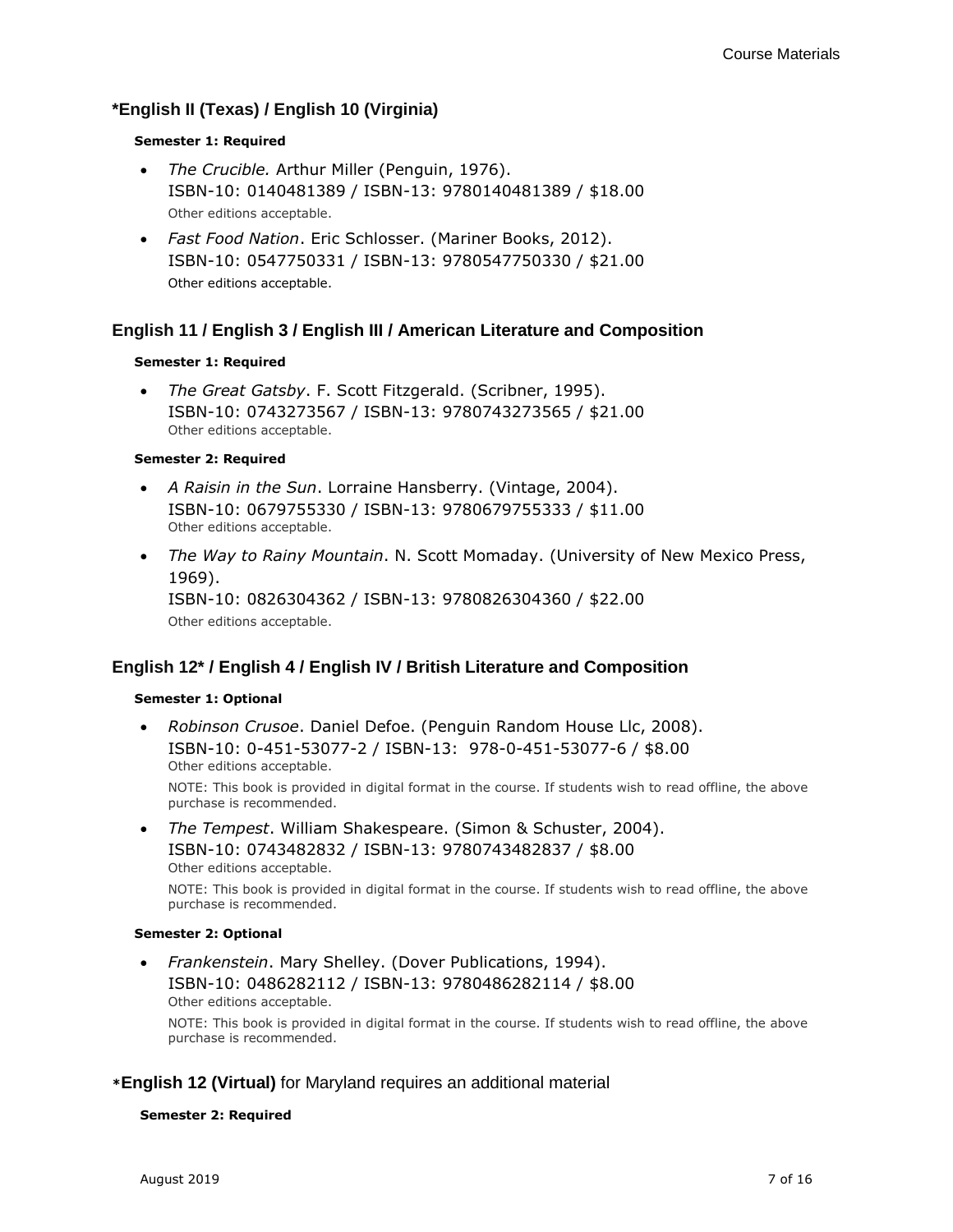<span id="page-7-3"></span>• *Life of Pi*. Yann Martel. (Mariner Books, 2003). ISBN-10: 0156027321 / ISBN-13: 9780156027328 / \$21.00 Other editions acceptable.

# <span id="page-7-0"></span>**Environmental Science / Environmental Studies / Environmental Systems**

#### **Semesters 1 and 2: Optional**

This course includes the option of either hands-on or dry lab activities. Dry labs require no additional lab materials. Hands-on labs require specified materials. For a list of hands-on lab materials, go to [http://support.apexlearning.com/materials.](http://support.apexlearning.com/materials)

### <span id="page-7-1"></span>**Expository Writing**

#### **Required**

- *A Raisin in the Sun*. Lorraine Hansberry. (Vintage, 2004). ISBN-10: 0679755330 / ISBN-13: 9780679755333 / \$11.00 Other editions acceptable.
- *The Way to Rainy Mountain*. N. Scott Momaday. (University of New Mexico Press, 1969). ISBN-10: 0826304362 / ISBN-13: 9780826304360 / \$22.00 Other editions acceptable.

### <span id="page-7-2"></span>**French I / French II / French 1 / French 2**

#### **Semesters 1 and 2: Required**

• Microphone

#### **Semesters 1 and 2: Optional**

• Any French-English, English-French Dictionary

#### **Integrated Physics and Chemistry / Integrated Chemistry-Physics**

#### **Semesters 1 and 2: Optional**

• This course includes the option of either hands-on or dry lab activities. Dry labs require no additional lab materials. Hands-on labs require specified materials. For a list of hands-on lab materials, go to<http://support.apexlearning.com/materials>

# <span id="page-7-4"></span>**Mathematics of Personal Finance / Financial Algebra / Financial Math / Financial Mathematics**

#### **Semesters 1 and 2: Required**

• TI-84 Plus, TI-83, or TI-83 Plus Calculator

#### <span id="page-7-5"></span>**Physical Science**

#### **Semesters 1 and 2: Optional**

• This course includes the option of either hands-on or dry lab activities. Dry labs require no additional lab materials. Hands-on labs require specified materials. For a list of hands-on lab materials, go to [http://support.apexlearning.com/materials.](http://support.apexlearning.com/materials)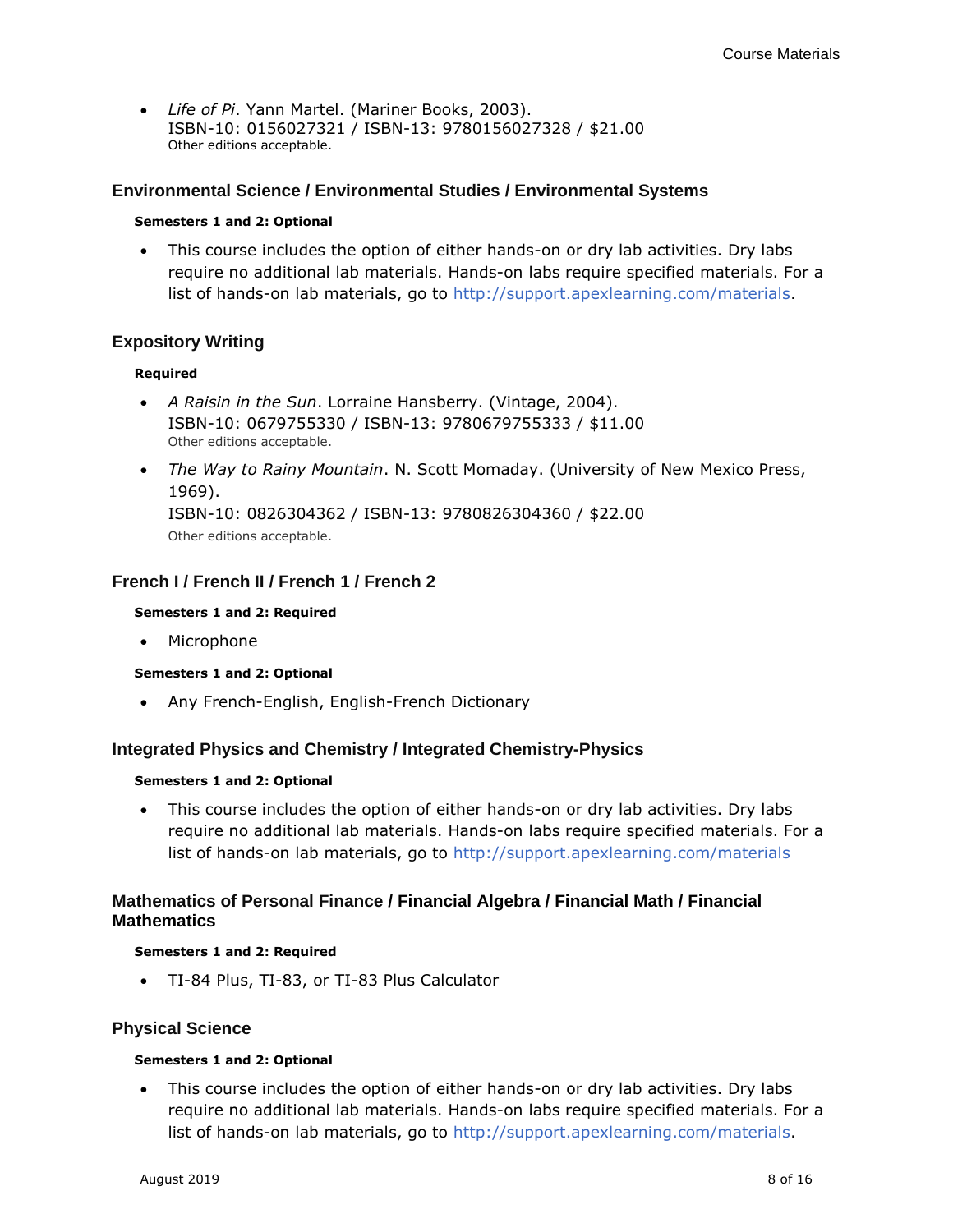# <span id="page-8-1"></span>**Physics / Physics 1 / Physics I**

#### **Semesters 1 and 2: Optional**

• This course includes the option of either hands-on or dry lab activities. Dry labs require no additional lab materials. Hands-on labs require specified materials. For a list of hands-on lab materials, go to [http://support.apexlearning.com/materials.](http://support.apexlearning.com/materials)

### <span id="page-8-2"></span>**Precalculus / Pre-Calculus**

#### **Semesters 1 and 2: Required**

• TI-84 Plus, TI-83, or TI-83 Plus Calculator Read the "Graphing Calculators" section in the course Appendix A: Student Resources and chapter 1 in the TI Guidebook before the course starts.

# **Probability and Statistics / Probability and Statistics with Applications / Statistics / Statistics and Probability**

#### **Semester 1 and 2: Required**

• TI-84 Plus, TI-83, or TI-83 Plus Calculator or equivalent

# <span id="page-8-3"></span>**Spanish I / Spanish II / Spanish III / Spanish 1 / Spanish 2 / Spanish 3**

#### **Semesters 1 and 2: Required**

• Microphone

#### **Semesters 1 and 2: Optional**

• Any Spanish-English, English-Spanish Dictionary

# <span id="page-8-4"></span><span id="page-8-0"></span>**6. Student Materials: Advanced Placement**

#### **AP Biology**

#### **Semesters 1 and 2: Required**

• AP Biology requires a college-level biology textbook. Students may use any collegelevel biology textbook to successfully complete the course.

*Though students may use any college-level textbook, resources such as page references and scaffolded reading guides are provided in the course to support students who use either of the following texts:*

- o *Campbell Biology*, 11th ed. Jane B. Reece et al. (Pearson Education, 2016). ISBN-10: 0134093410 / ISBN-13: 9780134093413 / \$325.00 Acceptable alternate: 10th ed. (2013). ISBN-10: 0321775651 / ISBN-13: 9780321775658 Acceptable alternate: 9th ed. (2011). ISBN-10: 0321558235 *- OR -*
- o *Principles of Life*, 3rd ed. David M. Hillis et al. (W. H. Freeman, 2019). ISBN-10: 1319017711 / ISBN-13: 9781319017712 / \$245.00 Acceptable alternate: 2nd ed. (2014). ISBN-10: 1464109478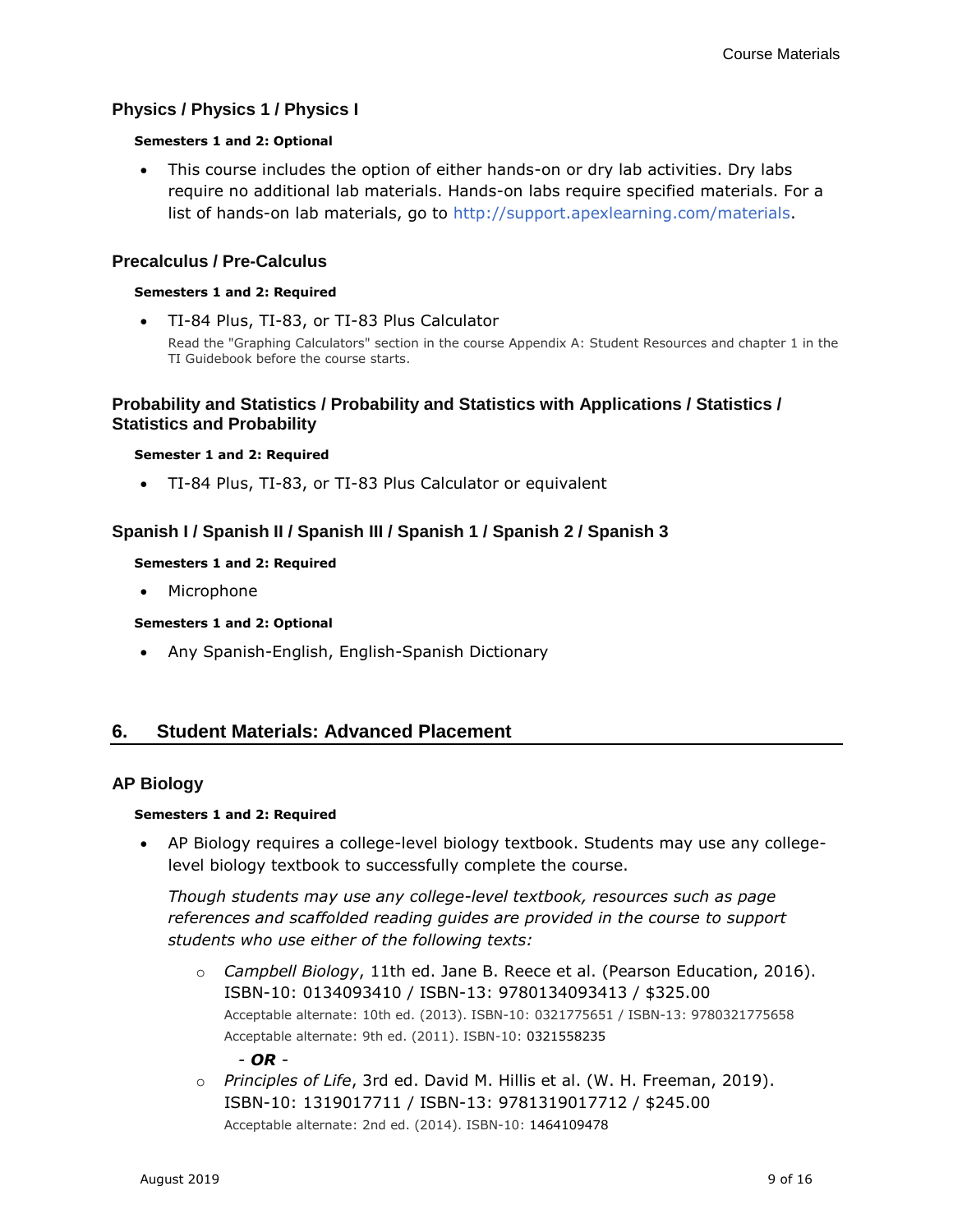Acceptable alternate: 1st ed. (2011). ISBN-10: 1429257210

• AP Biology requires the completion of hands-on lab activities and has been approved by the College Board as meeting all requirements for a laboratory science course. For a list of hands-on lab materials, go to [http://support.apexlearning.com/materials.](http://support.apexlearning.com/materials)

Apex Learning has partnered with a third-party vendor to create a custom laboratory kit that contains all the materials needed for this course. The kit may be purchased via Apex Learning (\$275.00 + shipping) or directly from the vendor's website at [http://www.qualitysciencelabs.com/apex-learning-science-kits/.](http://www.qualitysciencelabs.com/apex-learning-science-kits/) Once there, select "[Advanced Biology Kit for Apex Learning.](http://www.qualitysciencelabs.com/apex-learning-biology/advanced-biology-kit-for-apex-learning/)" Note that a microscope is *not* included and must be obtained separately. Kits may take up to 3 weeks to ship.

<span id="page-9-0"></span>For bulk orders, contact [orders@qualitysciencelabs.com.](mailto:orders@qualitysciencelabs.com) For Quality Science Labs customer service, call 1-866-700-1884.

### **AP Calculus AB**

#### **Semesters 1 and 2: Required**

• TI-89, TI-84 Plus, TI-83, or TI-83 Plus Calculator

#### **Semesters 1 and 2: Optional**

- *Calculus: Single Variable*, 8th ed. James Stewart (Brooks/Cole, 2016). ISBN-10: 1305266633 / ISBN-13: 9781305266636 / \$365.00 Acceptable alternate: 7th ed. (2012). ISBN-10: 0538497831 Acceptable alternate: 6th ed. (2008). ISBN-10: 0495011614
- *Cracking the AP Calculus AB Exam, 2020 Edition*. Princeton Review. (Penguin Random House, 2019).

ISBN-10: 0525568158 / ISBN-13: 9780525568155 / \$25.00 Acceptable alternate: 2019 ed. ISBN-13:9781524757984 Acceptable alternate: 2018 ed. ISBN-13:9781524710019

# <span id="page-9-1"></span>**AP Chemistry**

#### **Semesters 1 and 2: Required**

• AP Chemistry requires a college-level chemistry textbook. Students may use any college-level chemistry textbook to successfully complete the course.

*Though students may use any college-level textbook, resources such as page references and scaffolded reading guides are provided in the course to support students who use either of the following texts:*

- o *Chemistry*, 10th ed. Steven S. Zumdahl and Donald J. DeCoste. (Brooks Cole, 2017). ISBN-10: 1305957407 / ISBN-13: 9781305957404/ \$300.00 Acceptable alternate: 9th ed. (2013). ISBN-10: 1133611095 / ISBN-13: 9781133611097 *- OR -*
- o *Chemistry: The Molecular Nature of Matter*, 7th ed. Neil D. Jespersen, James E. Brady and Alison Hyslop. (Wiley, 2011). ISBN-10: 111851646X / ISBN-13: 9781118516461 / \$375.00

Acceptable alternate: 6th ed. (2011). ISBN-10: 0470577711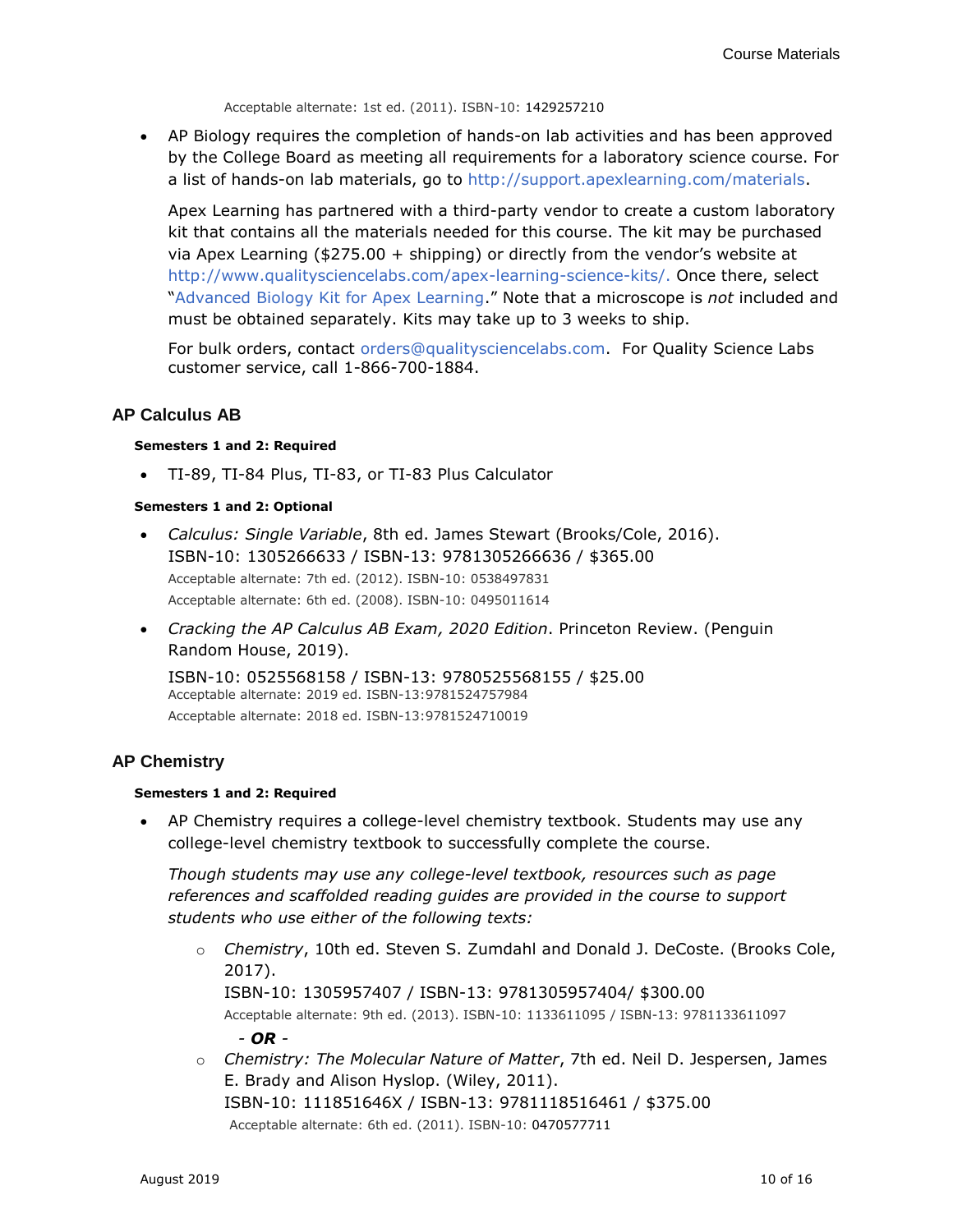• AP Chemistry requires the completion of hands-on lab activities and has been approved by the College Board as meeting all requirements for a laboratory science course. For a list of hands-on lab materials, go to [http://support.apexlearning.com/materials.](http://support.apexlearning.com/materials)

Apex Learning has partnered with a third-party vendor to create a custom laboratory kit that contains all the materials needed for this course. The kit may be purchased via Apex Learning (\$275.00 + shipping) or directly from the vendor's website at [http://www.qualitysciencelabs.com/apex-learning-science-kits/.](http://www.qualitysciencelabs.com/apex-learning-science-kits/) Once there, select the "[Advanced MicroChem Kit for Apex Learning.](http://www.qualitysciencelabs.com/apex-learning-chemistry/advanced-microchem-kit-for-apex-learning-without-manual/)" Kits may take up to 3 weeks to ship.

For bulk orders, contact [orders@qualitysciencelabs.com.](mailto:orders@qualitysciencelabs.com) For Quality Science Labs customer service, call 1-866-700-1884.

# <span id="page-10-0"></span>**AP English Language and Composition**

#### **Semester 1: Required**

• *The Great Gatsby*. F. Scott Fitzgerald. (Knopf Doubleday, 1997).

ISBN-10: 0743273567 / ISBN-13: 9780743273565 / \$21.00 This book is also required for  $11<sup>th</sup>$  grade English and is included in the general studies book set. Other editions acceptable.

• *Into the Wild*. Jon Krakauer. (Scribner, 1995). ISBN-10: 0385486804 / ISBN-13: 9780385486804 / \$20.00 Other editions acceptable.

#### **Semester 2: Required**

• *A Raisin in the Sun*. Lorraine Hansberry. (Vintage, 2004).

ISBN-10: 0679755330 / ISBN-13: 9780679755333 / \$11.00 This book is also required for  $11<sup>th</sup>$  grade English and is included in the general studies book set. Other editions acceptable.

- *The Way to Rainy Mountain*. N. Scott Momaday. (University of New Mexico Press, 1969). ISBN-10: 0826304362 / ISBN-13: 9780826304360 / \$22.00 This book is also required for  $11<sup>th</sup>$  grade English and is included in the general studies book set. Other editions acceptable.
- *The Grapes of Wrath*. John Steinbeck. (Penguin Classics, 2006). ISBN-10: 0143039431 / ISBN-13: 9780143039433 / \$23.00 Other editions acceptable.
- *The Things They Carried*. Tim O'Brien. (Mariner Books, 2009). ISBN-10: 0618706410 / ISBN-13: 9780618706419 / \$20.00 Other editions acceptable.

# <span id="page-10-1"></span>**AP English Literature and Composition**

#### **Semesters 1 and 2: Required**

• *The Norton Anthology of Poetry*, 6th ed. Margaret Ferguson et al, eds. (W.W. Norton, 2018).

ISBN-10: 0-393-67902-0 / ISBN-13: 978-0-393-67902-1 / \$110.00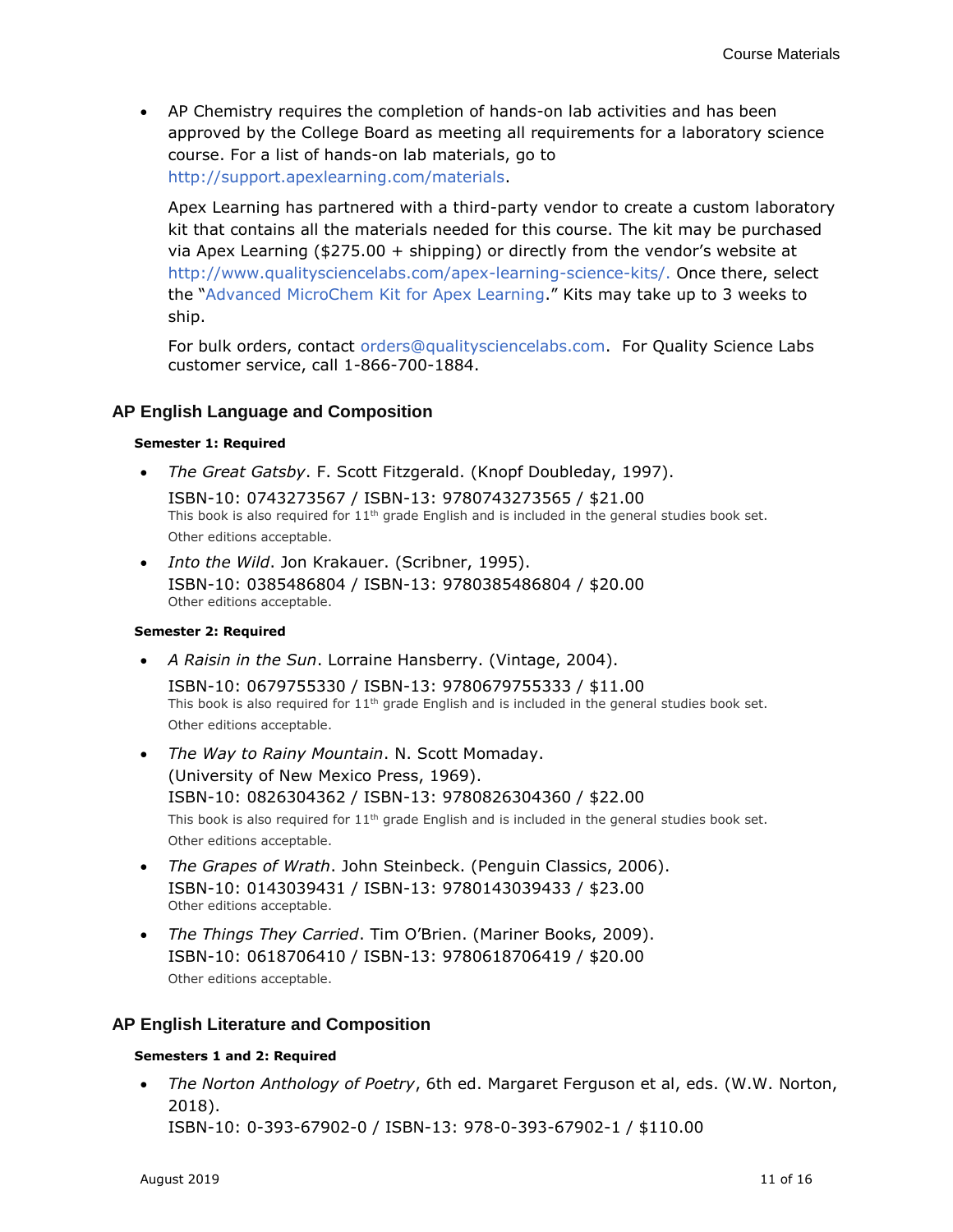Acceptable alternate: 5th ed. (2005). ISBN-10: 0393979202 Acceptable alternate: 4th ed. (1996). ISBN-10: 0393968200

• *Short Fiction: An Anthology*, 1st ed. (Bedford/St. Martins, 2010). ISBN-10: 0312576374 / ISBN-13: 9780312576370 / \$72.00 NOTE: This custom anthology is available only from Apex Learning or MBS Direct. Acceptable alternates: *The Story and Its Writer*, 7th ed. Ann Charters, ed. (Bedford / St. Martins, 2007). ISBN-10: 0312442718 *The Story and Its Writer*, 6th ed. Ann Charters, ed. (Bedford / St. Martins, 2002). ISBN-10: 0312397313 *The Story and Its Writer*, 5th ed. Ann Charters, ed. (Bedford / St. Martins, 1998). ISBN-10: 0312171641

#### **Semester 1: Required**

- *Hedda Gabler*. Henrik Ibsen (Dover, 1990). ISBN-10: 0486264696 / ISBN-13: 9780486264691 / \$4.00 Other editions acceptable.
- *A Streetcar Named Desire*. Tennessee Williams (New Directions Publishing Corporation, 2004). ISBN-10: 0811216020 / ISBN-13: 9780811216029 / \$16.00 Other editions acceptable.
- *Their Eyes Were Watching God*. Zora Neale Hurston (Harper, 2006). ISBN-10: 0060838671 / ISBN-13: 9780060838676 / \$20.00 Other editions acceptable.
- *Twelfth Night.* William Shakespeare. Barbara A. Mowat and Paul Werstine, eds. (Washington Square Press, 1993). ISBN-10: 0743482778 / ISBN-13: 9780743482776 / \$8.00 Other editions acceptable.

#### **Semester 2: Required**

- *The Great Gatsby*. F. Scott Fitzgerald (Scribner, 1995). ISBN-10: 0743273567 / ISBN-13: 9780743273565 / \$21.00 Other editions acceptable.
- *Annie John*. Jamaica Kincaid (Farrar, Straus and Giroux, 1985). ISBN-10: 0374525102 / ISBN-13: 9780374525101 / \$17.00 Other editions acceptable.
- *Jane Eyre.* Charlotte Bronte. Michael Mason, ed. (Penguin, 2006). ISBN-10: 0141441143 / ISBN-13: 9780141441146 / \$12.00 Other editions acceptable.

# **AP Environmental Science**

# <span id="page-11-0"></span>**Semesters 1 and 2: Required**

• AP Environmental Science requires a college-level environment textbook. Students may use any college-level environment textbook to successfully complete the course.

*Though students may use any college-level textbook, resources such as page references and scaffolded reading guides are provided in the course to support students who use either of the following texts:*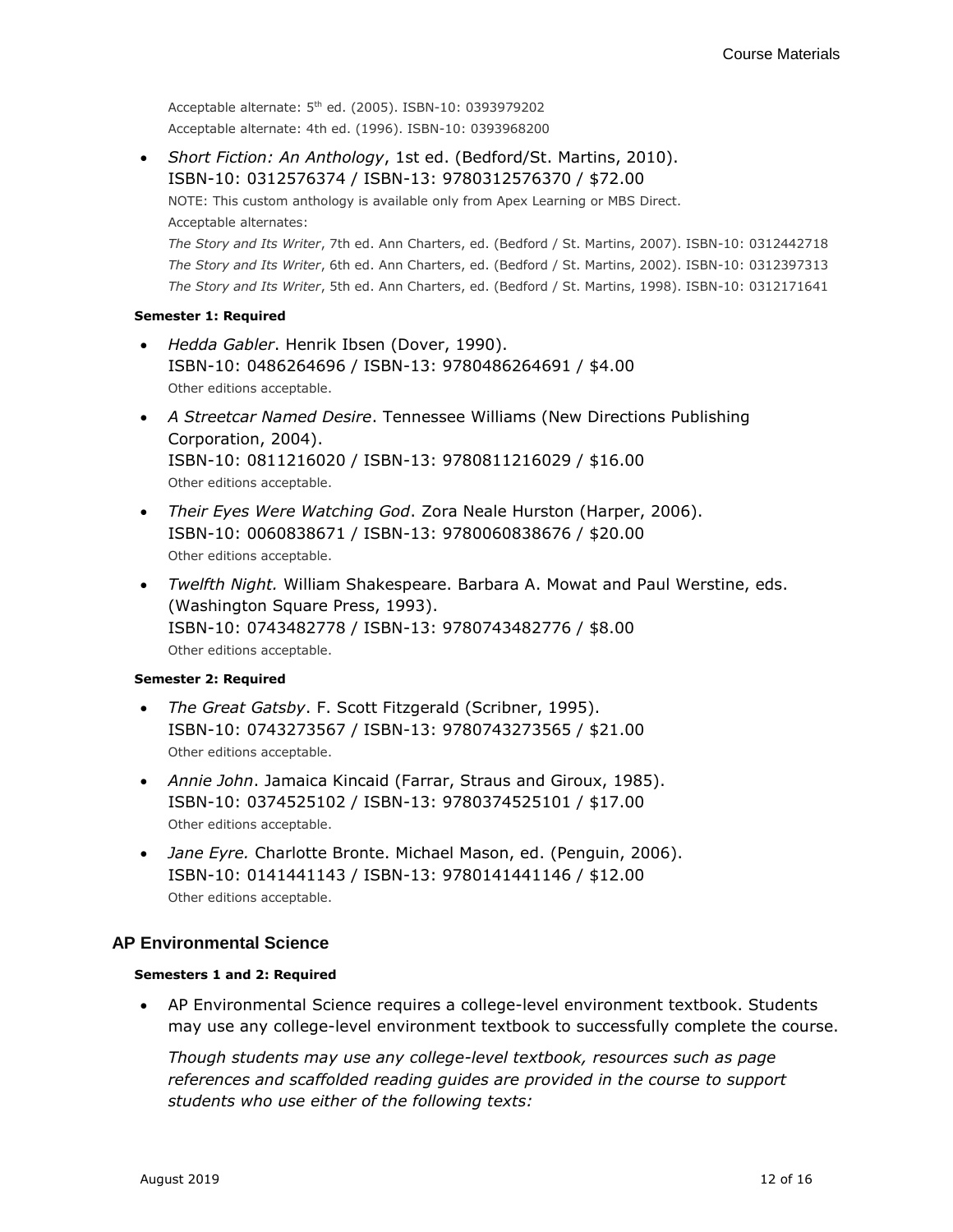- o *Environment: The Science Behind the Stories, NASTA Edition, 6th Edition.* Jay Withgott. (Pearson, 2018) ISBN-13: 978-0-13-458056-2 / \$220.00 Acceptable alternate: 5<sup>th</sup> ed. (2014). ISBN-13: 978-0-13-354014-7 *– OR –*
- o *Environment, 9th Edition*. Peter H. Raven, David M. Hassenzahl, Mary Catherine Hager, Nancy Y. Gift, and Linda R. Berg. (John Wiley & Sons, 2015) ISBN-13: 978-1-118-87582-7 / \$250.00
- AP Environmental Science requires the completion of hands-on lab activities and has been approved by the College Board as meeting all requirements for a laboratory science course. For a list of hands-on lab materials, go to [http://support.apexlearning.com/materials.](http://support.apexlearning.com/materials)

### <span id="page-12-0"></span>**AP Macroeconomics**

#### **Optional**

• *Macroeconomics for Today*, 10th ed. Irvin B. Tucker (Cengage Learning, 2018). ISBN-10: 1-337-61305-3 / ISBN-13: 978-1-337-61305-7 / \$335.00

Acceptable alternate: 9th ed. (2014). ISBN-10: 1-305-50714-2 / ISBN-13: 978-1-305-50714-2 Acceptable alternate: 8th ed. (2014). ISBN-10: 113343505X / ISBN-13: 9781133435051 Acceptable alternate: 7 th ed. (2010). ISBN-10: 0538469447 / ISBN-13: 9780538469449 Acceptable alternate: 6th ed. (2008). ISBN-10: 0324591373

#### **AP Microeconomics**

#### **Optional**

• *Microeconomics for Today*, 10th ed. Irvin B. Tucker (Cengage Learning, 2018). ISBN-10: 1-337-61306-1 / ISBN-13: 978-1-337-61306-4 / \$335.00 Acceptable alternate: 9<sup>th</sup> ed. (2016). ISBN-10: 1-305-50711-8 / ISBN-13: 978-1-305-50711-1 Acceptable alternate: 8th ed. (2014). ISBN-10: 1133435068 / ISBN-13: 9781133435068 Acceptable alternate: 7 th ed. (2010). ISBN-10: 0538469412 / ISBN-13: 9780538469418 Acceptable alternate: 6th ed. (2008). ISBN-10: 0324591381

# <span id="page-12-1"></span>**AP Psychology**

#### **Required**

• *Psychology*, 12th ed. David G. Myers (Worth Publishing, 2017). ISBN-10: 1-319-05062-X / ISBN-13: 978-1-319-05062-7 / \$305.00 Acceptable alternate: *Psychology*, 11th ed (2015). ISBN-10: 1464140812 / ISBN-13: 9781464140815 Acceptable alternate: *Psychology with Updates on DSM-5*, 10th ed (2014). ISBN-10: 1464164746 / ISBN-13: 9781464164743

# <span id="page-12-2"></span>**AP Spanish Language**

#### **Semesters 1 and 2: Required**

- Any Spanish-English, English-Spanish Dictionary
- Microphone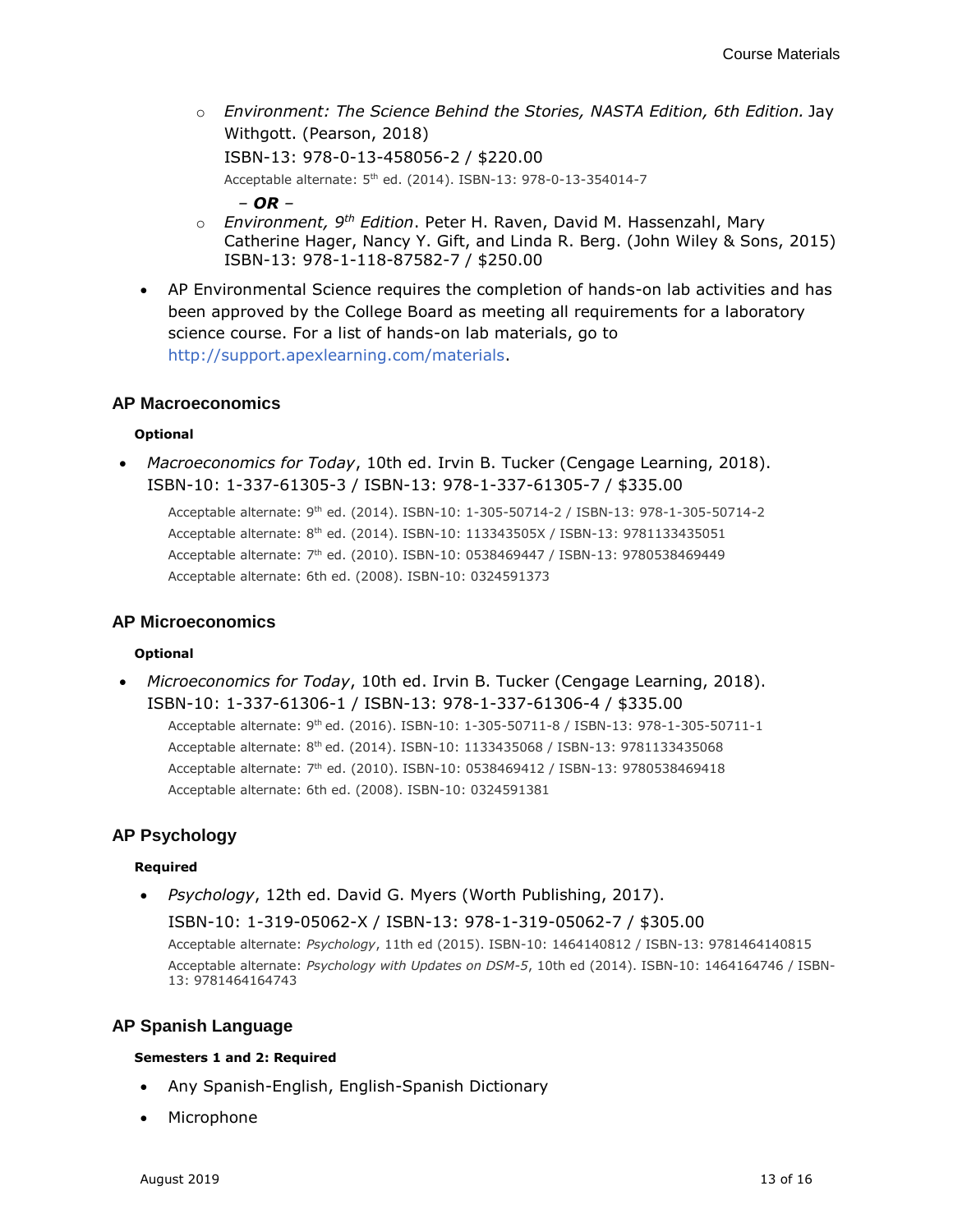#### **Semesters 1 and 2: Optional**

• AP Spanish: Preparing for the Language Examination, 3<sup>rd</sup> ed. José M. Diaz, Margarita Leicher-Prieto, and Gilda Nissenberg (Prentice Hall, 2007) ISBN-10: 0131660942 / ISBN-13: 9780131660946 / \$68.00

# <span id="page-13-0"></span>**AP Statistics**

#### **Semesters 1 and 2: Required**

• TI-89, TI-84 Plus, TI-83, or TI-83 Plus Calculator

### **Semesters 1 and 2: Optional**

- *Barron's AP Statistics*, 9th ed. Martin Sternstein (Barron's, 2017). ISBN-10: 1438009046 / ISBN-13: 9781438009049 / \$25.00 Acceptable alternate: 8th ed. (2015). 1438004982 / ISBN-13: 9781438004983 Acceptable alternate: 7th ed. (2013). 1438002025 / ISBN-13: 9781438002026
- *Introduction to Probability & Statistics*, 15th ed. William Mendenhall, Robert J. Beaver, and Barbara M. Beaver (Cengage, 2019). ISBN-10: 1337554421 / ISBN-13: 9781337554428 / \$245.00 Acceptable alternate: 14th ed. (2015). ISBN-10: 1133103758 Acceptable alternate: 13th ed. (2009). ISBN-10: 0495389536

# <span id="page-13-1"></span>**AP U.S. Government and Politics**

#### **Required**

- *The Lanahan Readings in the American Polity,* 6th ed. Ann G. Serow and Everett C. Ladd, eds. (Lanahan Publishing, 2016). ISBN-10: 1-930398-19-0 / ISBN-13: 978-1-930398-19-1/ \$58.00 Acceptable alternate: 5th ed. (2010). ISBN-10: 1930398166 / ISBN-13: 9781930398160 Acceptable alternate: 4th ed. (2007). ISBN-10: 1930398093
- *American Government: Power and Purpose,* 15th ed. Theodore J. Lowi, Benjamin Ginsberg, Kenneth A. Shepsle, and Stephen Ansolabehere (W. W. Norton, 2018). ISBN-10: 0393674991 / ISBN-13: 9780393674996 / \$150.00 Acceptable alternate: 14th ed. (2017). ISBN-10: 0393624218 / ISBN-13: 9780393624212 Acceptable alternate: 13th ed. (2013). ISBN-10: 0393922448 / ISBN-13: 9780393922448

# **AP U.S. History**

#### **Semesters 1 and 2: Required**

• AP U.S. History requires a college-level U.S. history textbook. Students may use any college-level U.S. history textbook to successfully complete the course.

*Though students may use any college-level textbook, resources such as page references and scaffolded reading guides are provided in the course to support students who use any of the following texts:*

<span id="page-13-2"></span>o *America's History*, 9th ed. James A. Henretta et al. (Bedford, Freeman, & Worth, 2018). ISBN-10: 1319065074 / ISBN-13: 9781319065072 / \$185.00 Acceptable alternate: 8th ed. (2014). ISBN-13: 9781457628931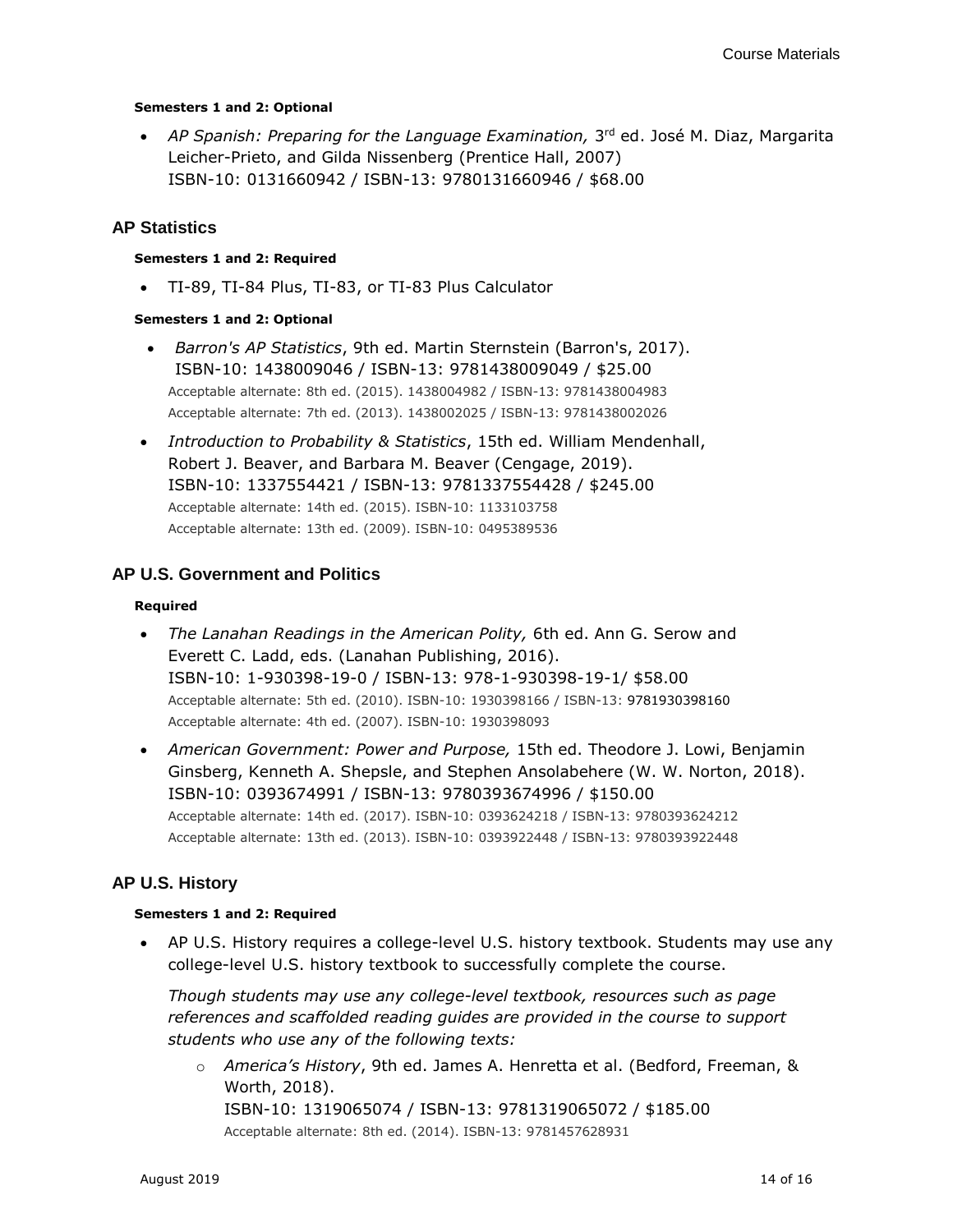*- OR -*

o *American History: Connecting with the Past*, 14th AP ed. Alan Brinkley. (McGraw-Hill, 2011).

ISBN-10: 0076621421 / ISBN-13: 9780076621422 / \$227.00

*- OR -*

o *America: A Narrative History*, 11th ed. David E. Shi (W.W. Norton, 2019). ISBN-10: 0393689697 / ISBN-13: 9780393689693 / \$160.00

Acceptable alternate: 10th ed. (2016). ISBN-13: 9780393265934 Acceptable alternate: 9th ed. (2013). ISBN-13: 9780393912623

# <span id="page-14-0"></span>**7. Teacher Materials**

Teachers need access to the required student books. The teacher editions listed below are not available from MBS Direct, and are only available from Apex Learning or the publisher.

# <span id="page-14-2"></span>**Earth Science / Earth and Space Science / Earth Science I / Earth Systems / Earth/Environmental Science / Earth/Space Science / Biology II - Ecology**

#### **Semesters 1 and 2: Required**

<span id="page-14-1"></span>• *Prentice Hall Earth Science Lab Manual,* Teacher's ed*.* Edward J. Tarbuck (Prentice Hall, 2006). ISBN-10: 0131259008 / ISBN-13: 9780131259003 / \$61.00

# **8. Book Sets**

# **Student Required Books: Main**

This set includes all books required for new general studies courses.

#### *Price: \$116.00*

| <b>Book</b>                            | <b>ISBN-10 / ISBN-13</b>   | <b>Price</b> |
|----------------------------------------|----------------------------|--------------|
| Prentice Hall Earth Science Lab Manual | 0131258982 / 9780131258983 | \$27.00      |
| American Born Chinese                  | 0312384483 / 9780312384487 | \$14.00      |
| <b>Fast Food Nation</b>                | 0547750331 / 9780547750330 | \$21.00      |
| The Great Gatsby                       | 0743273567 / 9780743273565 | \$21.00      |
| A Raisin in the Sun                    | 0679755330 / 9780679755333 | \$11.00      |
| The Way to Rainy Mountain              | 0826304362 / 9780826304360 | \$22.00      |

# **Student Required Books: Texas**

This set includes all books required for new general studies courses.

#### *Price: \$120.00*

| <b>ISBN-10 / ISBN-13</b><br>Price<br><b>Book</b> |  |
|--------------------------------------------------|--|
|--------------------------------------------------|--|